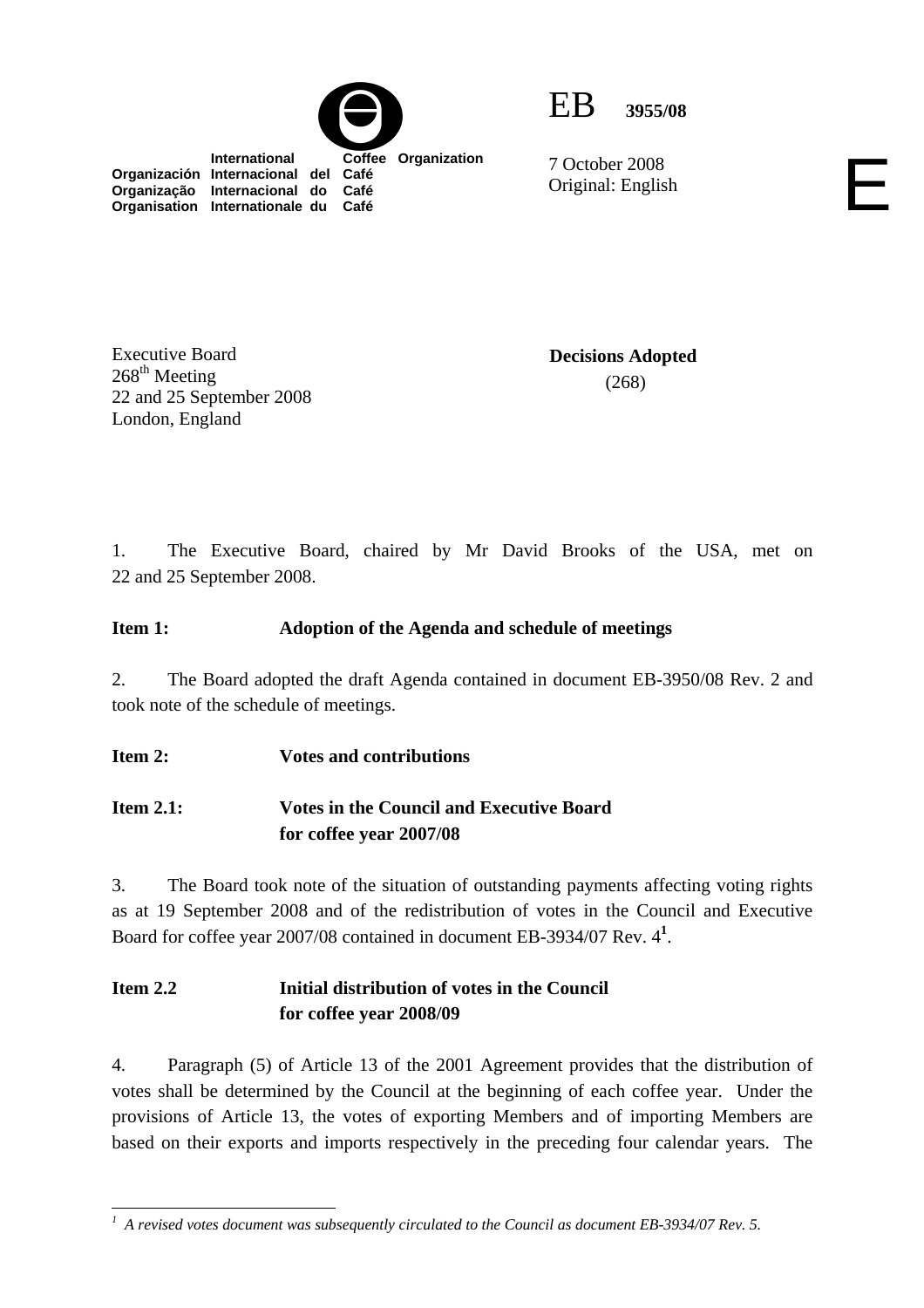Board noted that documents ED-2041/08 and ED-2042/08 contained information on the statistical basis for the initial distribution of votes among exporting and importing Members respectively**<sup>2</sup>** . Members were invited to inform the Secretariat if they had any amendments to the figures in these documents, following which the initial distribution of votes (document EB-3952/08) would be considered by the Council.

### **Item 3: Programme of activities for 2008/09**

5. The Head of Operations said that document EB-3945/08 Rev. 1 contained a revised programme of proposed activities in coffee year 2008/09. The aim of the programme was to provide a focus for the work under the International Coffee Agreement (ICA) 2001 in accordance with the activities contained in the Outline plan of action for 2001-2006. The costs of specific activities (£31,000) had been incorporated into the draft Administrative Budget for the financial year 2008/09 and did not represent expenditure over and above that contained in the budget proposals. In May 2008, Members had been invited to send comments by 31 July 2008 on the draft programme and make proposals for a seminar or workshop in 2008/09. As no replies had been received by this deadline, it was proposed that a seminar on the coffee berry borer should be held in view of the interest expressed in this matter by Members. Activity 1.10.1 of the programme of activities for 2008/09 had been revised accordingly.

6. The Board took note of this information and decided to recommend that the Council should approve the programme of activities in coffee year 2008/09 contained in document EB-3945/08 Rev. 1.

### **Item 4: Coffee development projects**

### **Item 4.1: Projects under consideration by the ICO**

7. The Head of Operations introduced document EB-3951/08 containing the report of the Virtual Screening Committee (VSC) on six proposals for consideration by Members. The Board decided to review these proposals according to whether the VSC had reached consensus or had been split on its recommendation.

*Raising income security of smallholder coffee farmers in Malawi and Tanzania through sustainable commodity diversification* 

8. The Head of Operations said that the proposal contained in document WP-Board 1056/08 contained terms of reference prepared by the Common Fund for Commodities (CFC) in response to the request by the Governments of Malawi and Tanzania to replicate two ongoing projects sponsored by the ICO in Latin America, namely 'Diversification of

 *2 Revised documents were subsequently circulated to the Council (documents ED-2041/08 Rev. 1 and ED-2042/08 Rev. 1).*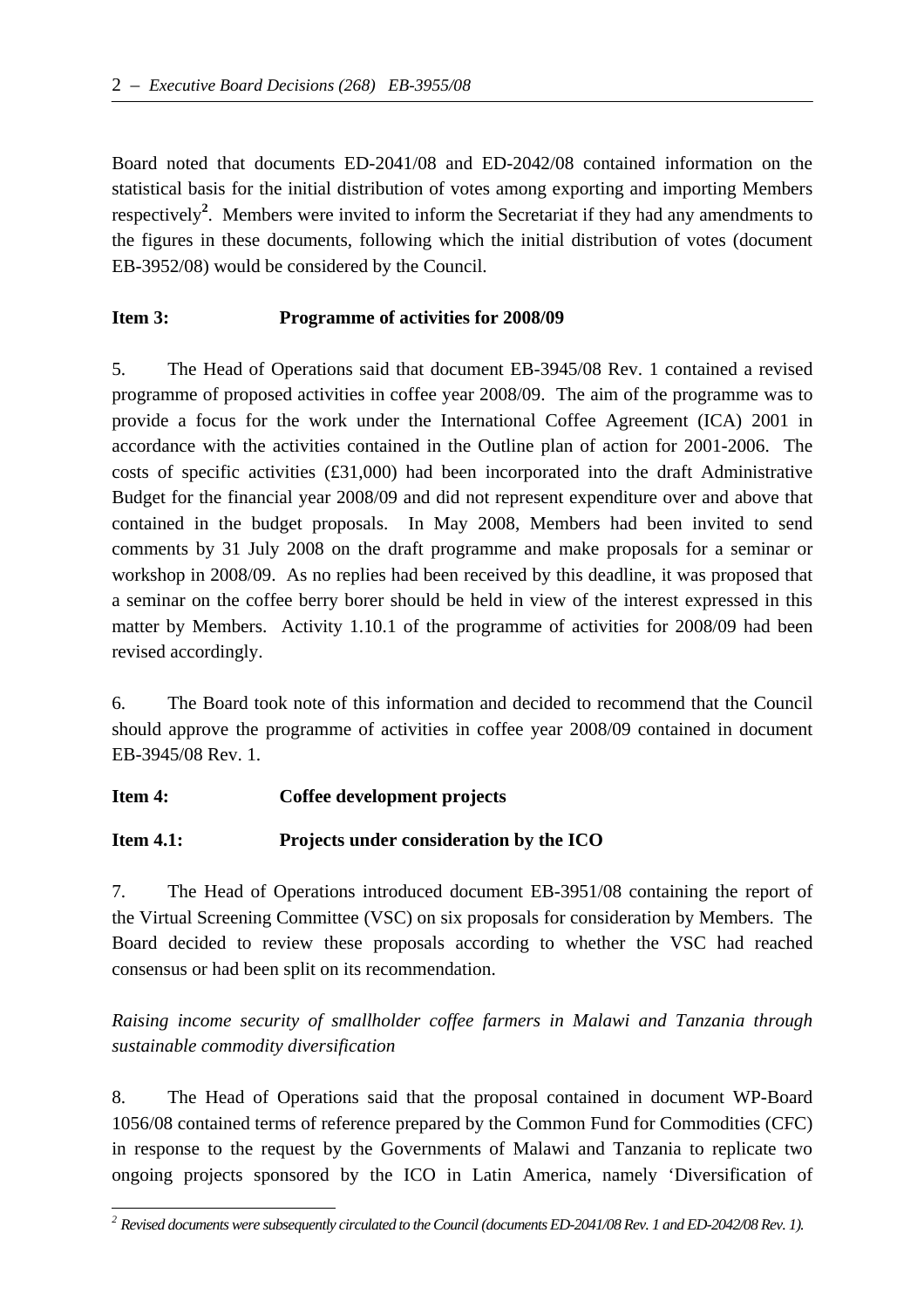production in marginal areas in the State of Veracruz, Mexico' (CFC/ICO/32) and 'Reconversion of small coffee farms into self-sustainable agricultural family units in Ecuador' (CFC/ICO/31). The VSC had recommended that the terms of reference should be approved. The Board took note of this information and decided to recommend to the Council that they should be approved.

*Sustainable coffee production by smallholder farmers in Ethiopia: An integrated approach for quality improvement, poverty reduction and biodiversity conservation*

9. The Head of Operations said that the proposal contained in document WP-Board 1052/08 had been submitted by Ethiopian Coffee Forest Forum with the support of the Ethiopian Government. The VSC had recommended that the project should be approved, subject to minor revisions. The Board took note of this information and initially decided to recommend to the Council that it should be approved subject to minor revisions. However following further discussions, its final decision on this project is reflected in paragraph 13 below.

*Improving coffee quality in East and Central Africa: Scaling up of enhanced processing practices in Ethiopia and Rwanda*

10. The Head of Operations said that the proposal contained in document WP-Board 1053/08 had been submitted by CABI-ARC with the support of the Ethiopian Government. The VSC had been split on whether to recommend revision or rejection of the proposal.

11. In discussions on this project it was suggested that consideration should be given to combining both this and the preceding proposal in the light of similarities between their objectives. Although the second proposal was more expensive and required further technical development, it also involved more countries and beneficiaries, and would be implemented by CABI which had experience in implementing the original project 'Improving coffee quality in East and Central Africa through enhanced processing practices in Rwanda and Ethiopia' (CFC/ICO/22). The CFC had limited resources and was unlikely to fund two projects of a very similar nature. It generally preferred projects involving more than one country, although it had funded single country projects in the past.

12. The Board noted that the CFC considered that both projects required further development. It was important to unlock the liquidity of local banks, which currently considered farmers riskier than other clients as they did not have any credit history. The CFC would support the establishment of a well-structured credit guarantee scheme which would allow the banks to lend to farmers, with a credit guarantee for the additional risk. In the case of the first project, aspects relating to production were weak, and marketing elements were strong, a situation which was reversed in the second project. The CFC was open to providing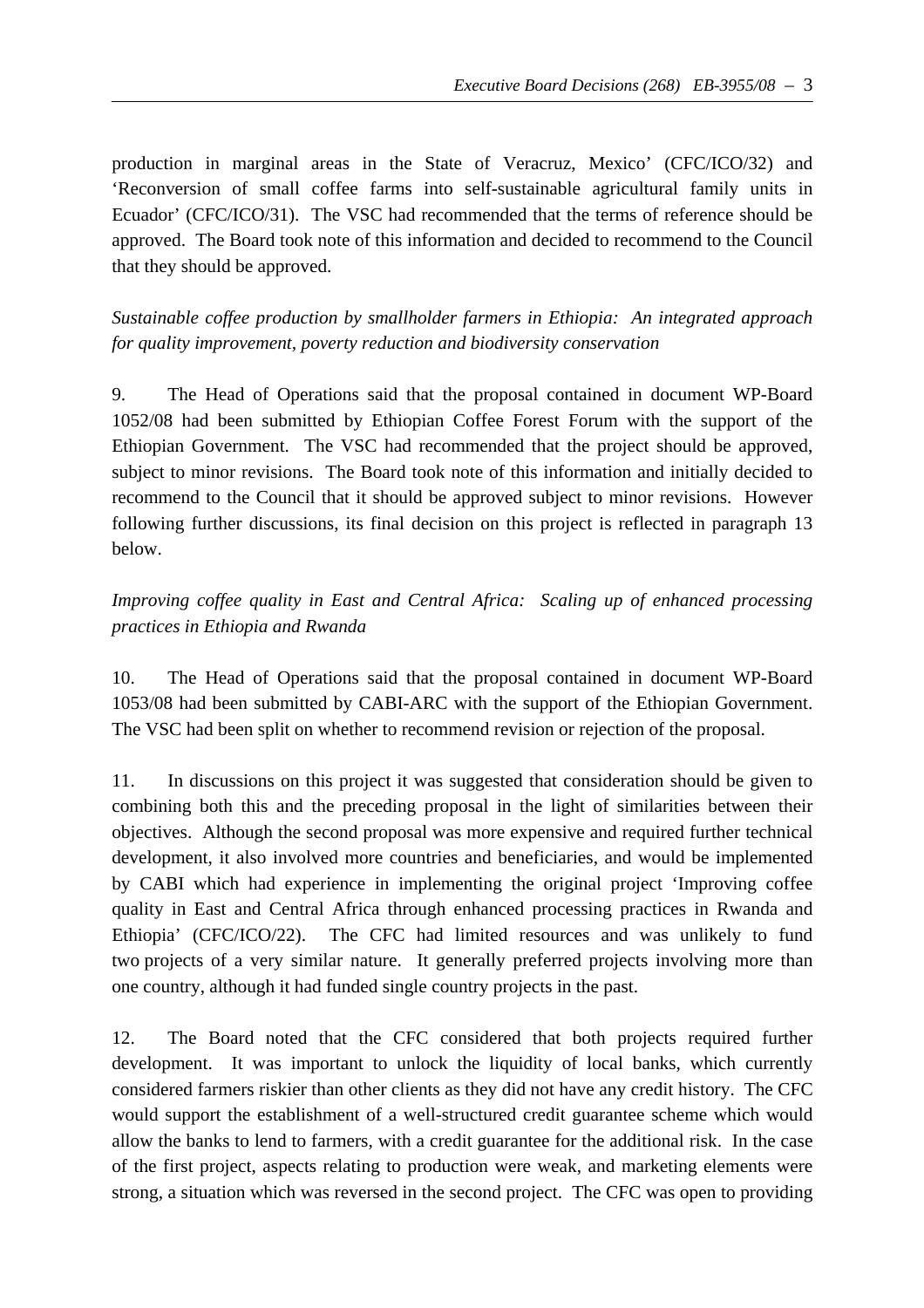project preparation facilities and identifying an expert who could assist with designing the proposal. With regard to the grant component to support the credit scheme, this should be no more than US\$2 million.

13. Following further discussions, the Board noted that it would be preferable to submit a single project which included the strengths of each proposal. It decided to recommend to the Council that both proposals should be revised by the proponents and combined into a single project, with the guidance of the CFC and the Secretariat, in the light of the offer by the CFC to assist with the reformulation of the project. Finally, the Board noted that concerns such as the need for issues specific to Ethiopia to be dealt with by Ethiopian organizations which had familiarity with financial and extension systems in the country would be taken into account.

*Qualitative and quantitative rehabilitation of coffee with the aims of improving living conditions of coffee farmers afflicted and displaced by war and their restoration to their areas of origin as well as the protection of their biophysical environment in the Democratic Republic of Congo*

14. The Head of Operations said that the proposal contained in document WP-Board 1055/08 had been submitted by the Office National du Café of the Democratic Republic of Congo. The VSC had recommended that the project should be revised.

15. The Board took note of this information and decided that the project should be revised by the proponents, taking into account the comments of the VSC.

### *Characterization, enhanced utilization and conservation of Coffea germplasm diversity*

16. The Head of Operations said that the proposal contained in document WP-Board 1054/08 had been submitted by the National Coffee Research Centre (Centro Nacional de Investigaciones Cafeteras, Colombia – CENICAFE) in collaboration with Cornell University. The VSC had been split on whether to recommend revision or rejection of the proposal.

17. In discussions on this item, the Board noted that in 2001 the Council had approved a project 'Enhancing use of coffee germplasm – an African perspective', however as the CFC did not fund basic research, co-funding was being sought for this component, so that other activities could be submitted to the CFC for financing. In the case of the current project, one possibility might be to combine some components with the earlier project. Members noted the challenge of finding resources for well-regarded projects which did not match CFC priorities. It was suggested that such projects could be kept in mind for consideration at a later date when resources became available. The need was stressed to take into account the comments by the VSC, such as the lack of a detailed budget and the proposed development of advanced genomic tools which were already widely available. The point was also made that this was an important initiative. If it did not meet CFC priorities, it could still be approved by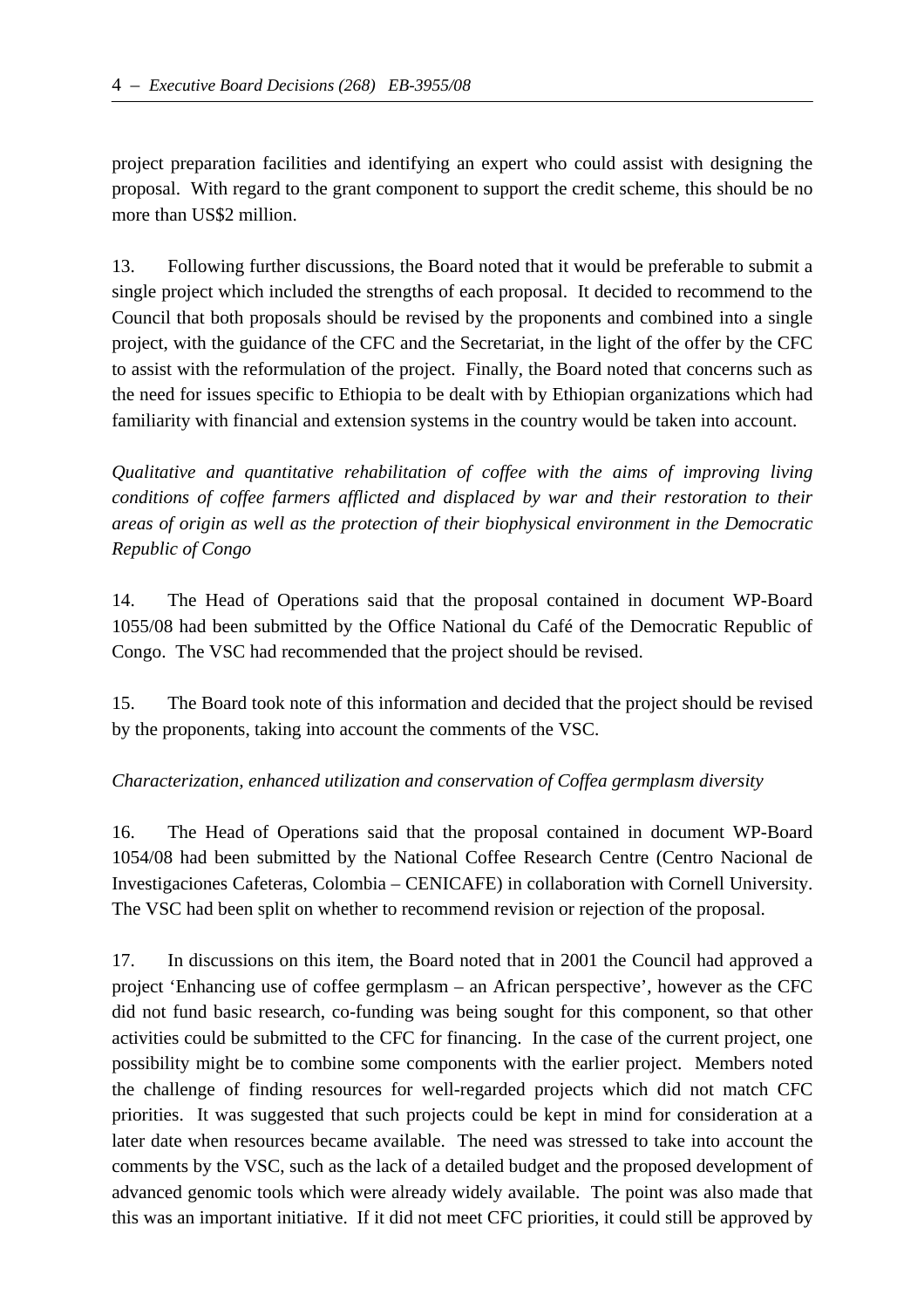the Council and financing could be sought from other institutions. The Executive Director suggested that one possibility might be to develop it in collaboration with the International Coffee Genome Network and research centres such as the Campinas Agronomic Institute (IAC) in Brazil and other countries which were interested in this type of initiative.

18. The Board took note of this information. It decided to recommend that the project should be revised and that, as the project in its current format might not be suitable for funding by the CFC, alternative sources of financing should be identified both by the proponents and the ICO.

# *Enhancing resource use efficiency in coffee production and processing by Farmer 2 Farmer learning*

19. The Head of Operations said that the proposal contained in document WP-Board 1049/08 was a revised proposal which had been submitted by the Foundation Hanns R. Neumann Stiftung (FHRNS) with the support of the Vietnam Coffee and Cocoa Association (VICOFA) and the Tanzania Coffee Board. The Board had recommended in May 2008 that the proposal should be revised by the proponents to take into account the comments of the VSC. The VSC had reviewed the project again and had been split on whether to recommend approval, revision or rejection.

20. In discussions on this proposal, the point was made that 45% of the budget would be used for developing software, and that the software would depend on data provided by farmers in Vietnam and Uganda who might not be able to measure crop data parameters consistently, bearing in mind variables encountered in the field. The point was also made that the project included some co-financing and had multiple beneficiaries.

21. The Board took note of this information and further noted that this was an important project for Vietnam. Its main objective was to improve the sustainable development of Vietnamese coffee based on training of small farmers who accounted for over 90% of coffee production. Two tools (farmer field schools and farmer daily notebooks) would help farmers to gain advanced technical knowledge, to determine the inputs and calculate the costs and benefits of production. It would improve both the income of coffee farmers and the quality of Vietnamese coffee. The Board decided to recommend that the proposal should be revised to take into account comments by the VSC, and to provide additional information on technical areas where this was missing.

22. Finally the Board noted that the dates for future submission of project proposals would be confirmed by the Secretariat after the meeting.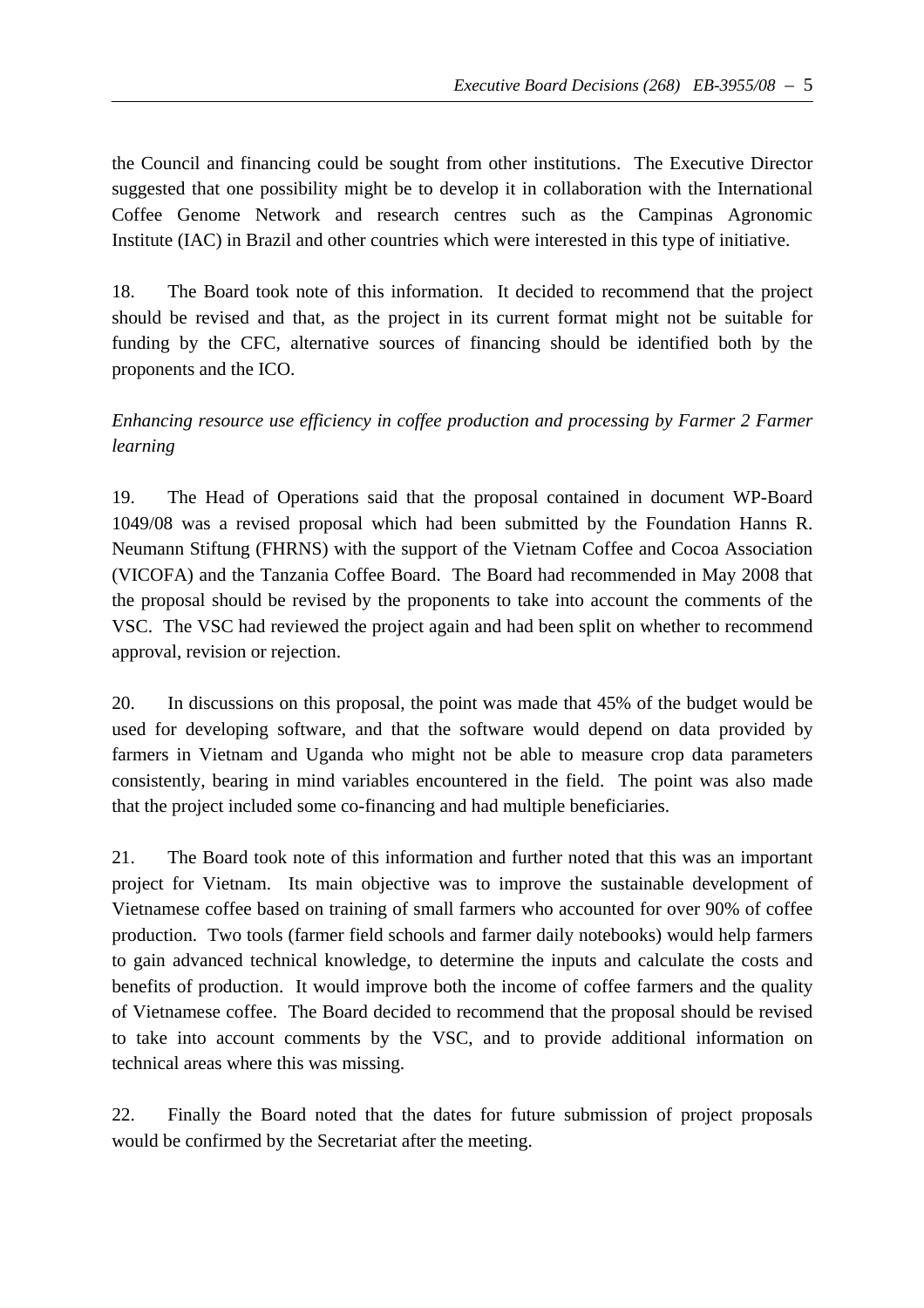# **Item 4.2: Projects under consideration by the Common Fund for Commodities (CFC)**

23. The Head of Operations introduced the progress report on projects contained in document EB-3942/08 Rev. 4. He reported that the CFC Project Appraisal Committee (PAC) would consider three proposals in October 2008: 'Trifinio sustainable coffee project', 'Study of the potential for commodity exchanges and other forms of market-places in West Africa' and 'Competitive coffee enterprises programme'. In the case of the last project, the CFC had approved it in January 2008, subject to some revisions and had appointed a consultant in July 2008 to assist with its reformulation. It would be considered by the CFC Consultative Committee in January 2009, together with the project received from the Eastern African Fine Coffees Association (EAFCA) 'Building capacity for coffee certification and verification in Eastern Africa'. The Board took note of this information.

24. With regard to the project entitled 'Coffee price risk management in Eastern and Southern Africa' which had been approved by the CFC in 2001, the Board noted that this project had not yet been implemented as there had been difficulties with the appointment of a Project Executing Agency. The ICO had requested the CFC to consider transferring the budget to support the risk management component of the 'Pilot short- and medium-term finance to small-scale coffee farmers in Kenya' project. The CFC considered that, as the latter project had unused resources including a loan for US\$1 million, it could not justify approving this request, but suggested that the ICO and the Government of Kenya should put forward a proposal to make use of the US\$1 million loan. With regard to the 'Coffee price risk management in Eastern and Southern Africa' project, the CFC would formally request the ICO to propose ways of implementing the proposal in the region, to make use of the resources available for the project.

25. Finally, the Board noted the importance of a clear framework and policies for approval of projects. Projects could be worthwhile but not meet ICO priorities such as improving quality and reducing poverty. In due course, consideration would need to be given to reflecting the objectives of the ICA 2007 in future policies and priorities for projects.

# **Item 5: Implementation of the Coffee Quality-Improvement Programme (CQP)**

26. The Head of Operations introduced document EB-3953/08 containing a report on the CQP for the period October 2007 to June 2008. Twenty-eight exporting Members (accounting for nearly 67% of world exports) were implementing Resolution 420. During the nine months to June 2008, the 24 Members who had provided information for the period of this report had exported nearly 43.6 million bags. Total exports of green coffee from October 2007 to June 2008 amounted to 66.3 million bags, nearly 65% of which was in full compliance with Resolution 420. The volume of coffee graded by the London International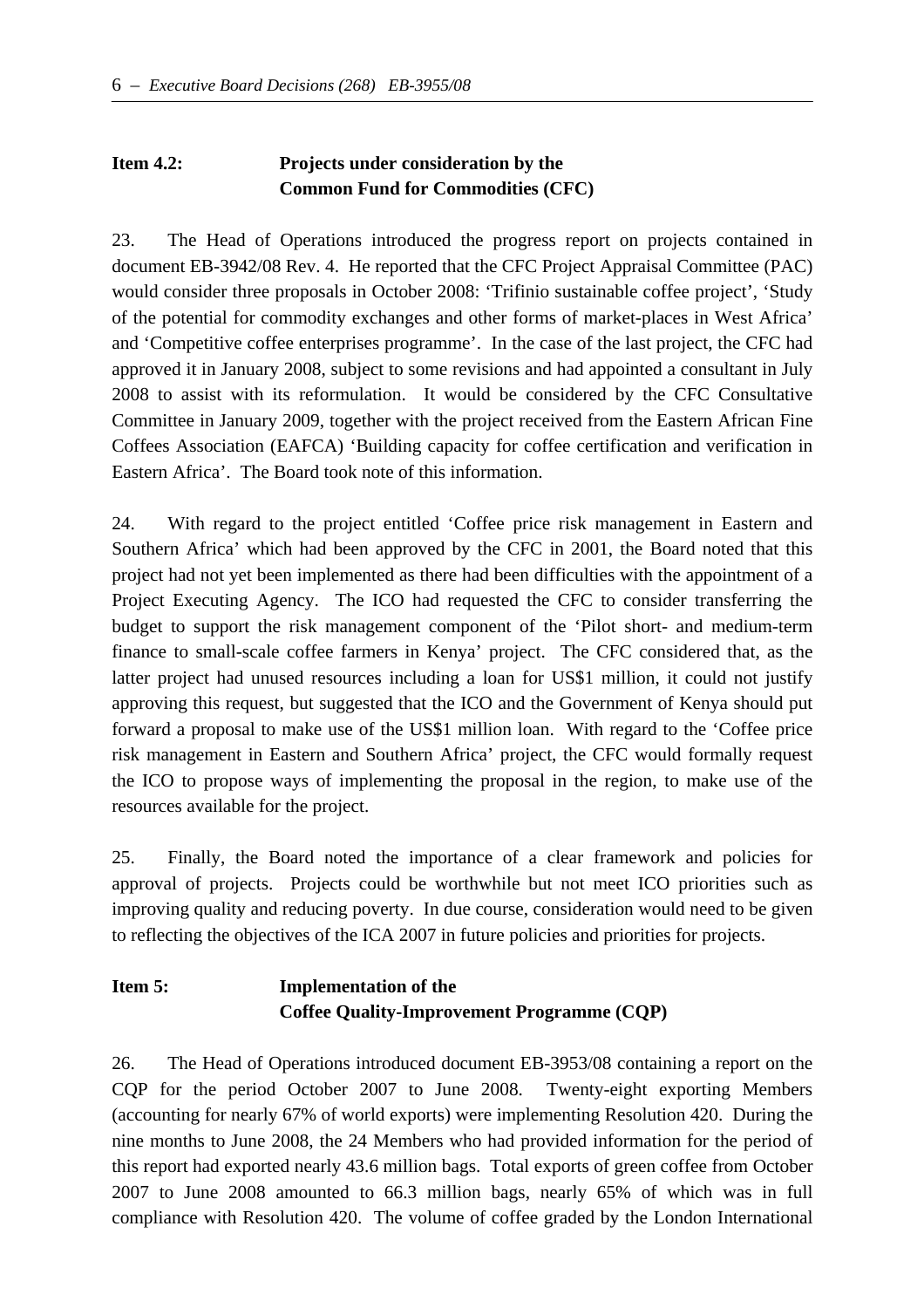Financial Futures and Options Exchange (LIFFE) which failed to comply with the targets of Resolution 420 amounted to 1.77 million bags, an increase of over 84% compared to the same period in 2006/07, and 130% compared to 2005/06. Of these 1.77 million bags, over 68% was from Vietnam and over 11% from Côte d'Ivoire. In the case of coffee graded by ICE Futures U.S., over 83% of coffee had passed the gradings analysis from October 2007 to June 2008. The Head of Operations added that with respect to Resolution 420 and the ISO Standard 10470:2004 Green coffee – Defect reference chart, there was no additional information to report since the last meeting.

27. The Executive Director noted that the ICO had a broad-ranging approach to improving quality which included coffee development projects and cooperation with coffee associations in consuming countries such as the Specialty Coffee Association of America (SCAA), the Speciality Coffee Association of Europe (SCAE), the National Coffee Association of the USA (NCA) and the Coffee Association of Canada. These associations were playing a valuable role in raising awareness of the importance of increasing coffee quality.

28. The Board took note of this information and of the progress report on the CQP contained in document EB-3953/08.

### **Item 6: Phytosanitary matters**

29. The Head of Operations reported that the Codex Alimentarius Commission had held its  $31<sup>st</sup>$  Session in Geneva from 30 June – 4 July 2008 and had approved a proposal for new work on a Code of Practice for prevention and reduction of ochratoxin A (OTA) contamination in coffee. An electronic working group led by Brazil would prepare a draft Code for distribution by Codex by end 2008. The Head of Operations was participating in the working group. The Commission had also considered a proposed draft code of practice for the reduction of acrylamide in food, mainly focussed on foods produced from potatoes and cereals, reflecting their importance in terms of dietary exposure to acrylamide, and which included a limited section on coffee. The Commission had adopted the proposed draft Code at step 5 and advanced it to step 6, with some comments made at the meeting to be referred to the meeting of the Codex Committee on Contaminants in Foods in March 2009.

30. In the case of pesticides, the Head of Operations said that document ED-2046/08 contained information on new EC rules on pesticide residues (EC Regulation No. 396/2005) which were applicable from 1 September 2008 and which set fully harmonized Maximum Residue Levels (MRLs) of pesticides. A newly developed database could be consulted on the website for the Directorate-General for Health and Consumers (DG Sanco) to search for the MRLs applicable to each pesticide and to each crop (http://ec.europa.eu/sanco\_pesticides/public/index.cfm). Legislation could be accessed via the following link: http://ec.europa.eu/food/plant/protection/pesticides/legislation\_en.htm.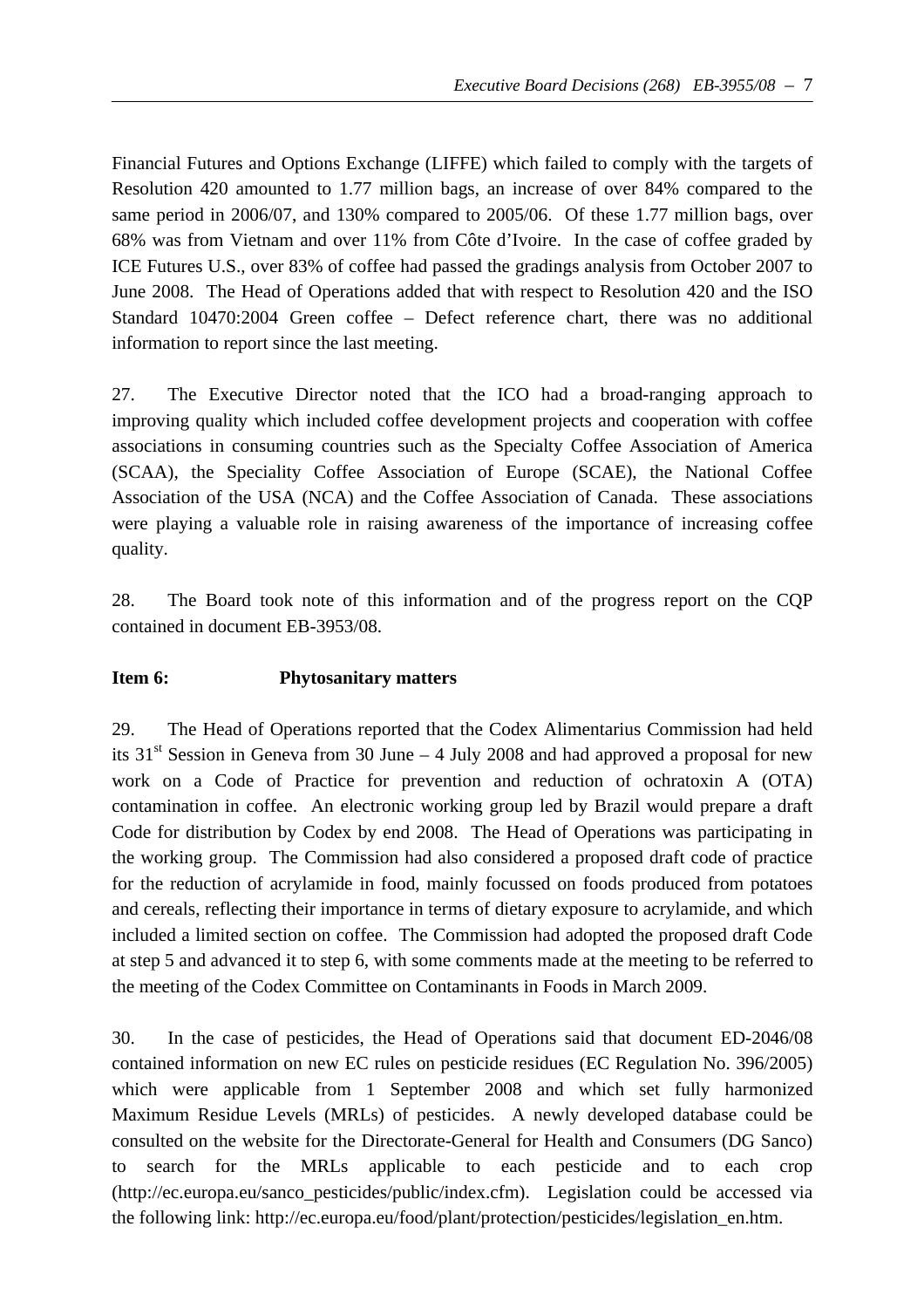31. The Board took note of this report and further noted that DG Sanco was willing to prepare a manual and questions and answers to assist interested parties and it was hoped to make this available to Members shortly. DG Sanco had also indicated that goods covered by a contract concluded before 1 September 2008 but which arrived after that date would be honoured if substances were not clearly harmful to public health; if the goods would have been accepted before 1 September it was likely that they would be accepted after that date. The Board noted that one Member was reviewing the compatibility of the regulations on pesticides with World Trade Organization (WTO) agreements.

32. The Board further noted that in future, the issue of phytosanitary matters should be included on the Agenda of the Council, rather than the Executive Board, to enable all Members to participate in the discussions and to be aware of regulations affecting the coffee sector. The Board further noted that issues discussed under this item should include legislation introduced by other Members, not just the EC.

### **Item 7: Financial and administrative matters**

### **Item 7.1: Report of the Finance Committee**

33. The Chairman of the Finance Committee, Mr Mick Wheeler of Papua New Guinea, said that the Committee had met on 22 September 2008. The Committee had received a report on the financial situation as at 31 August 2008 (contained in document WP-Finance 61/08) and had noted that this was satisfactory.

## **Item 7.2: Draft Administrative Budget for the financial year 2008/09**

34. The Chairman of the Finance Committee said that the Committee had discussed the revised draft Administrative Budget for 2008/09 contained in document WP-Finance 54/08 Rev. 1 following a preliminary review of this document in May 2008, and had also reviewed WP-Finance 59/08 containing a cost analysis budget. This was a useful tool and the Committee recommended that it should be an integral part of future budgets. The Committee had noted that contributions would increase by 2.2% although the current rate of inflation in the United Kingdom was almost 5%. The Committee had further noted that estimated revenue from rental income from conference facilities would be lower in 2008/09 as the International Maritime Organization (IMO), which had used the ICO's conference facilities in 2007/08 because of its refurbishment activities, had now completed this work. The Committee considered that the budget was based on realistic assumptions and noted that, as requested, a number of reductions in expenditure had been made.

35. The Board took note of document WP-Finance 59/08 containing a cost analysis budget and agreed to recommend to the Council that the draft Administrative Budget for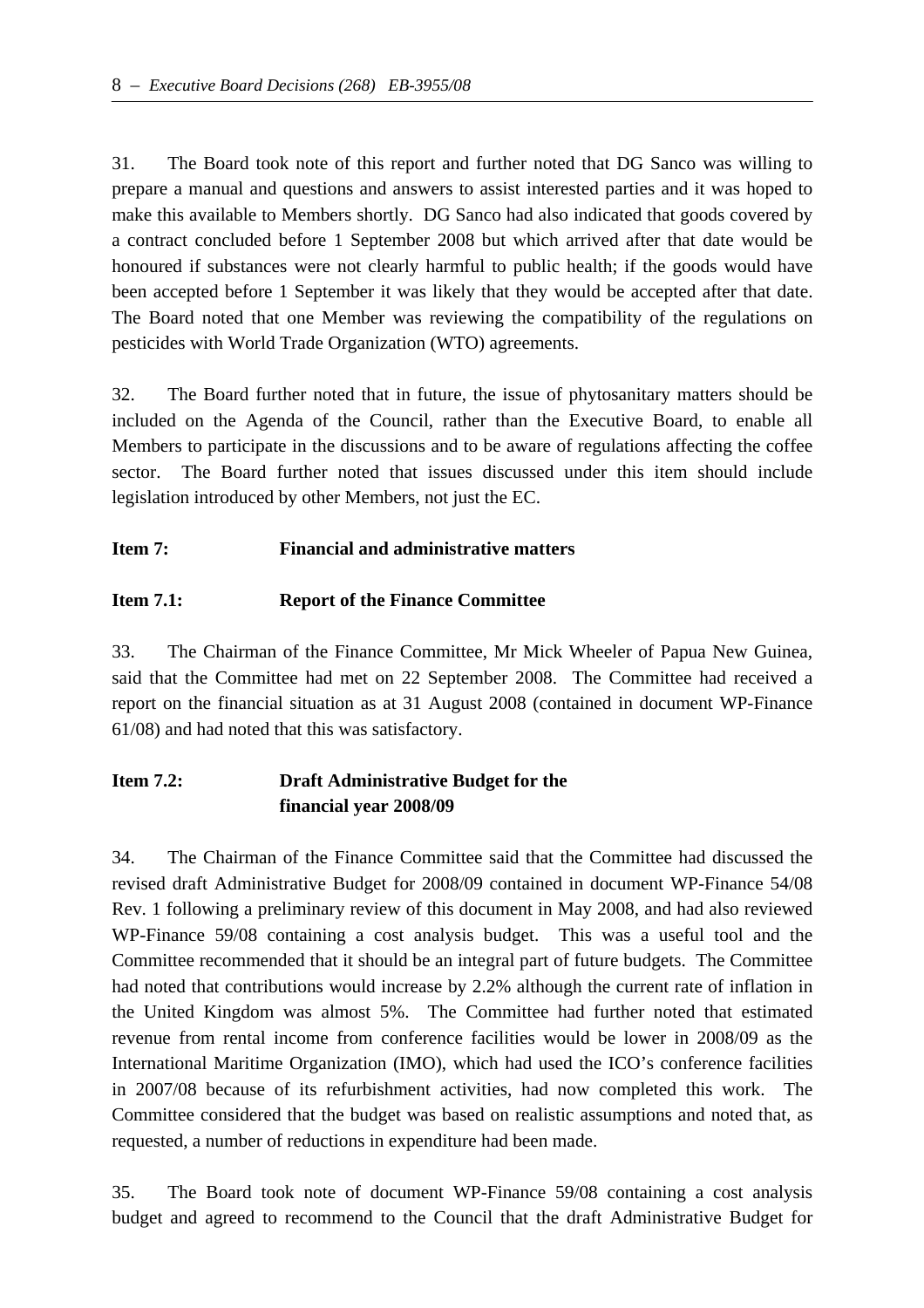2008/09 contained in document WP-Finance 54/08 Rev. 1 should be approved**<sup>3</sup>** . Based on overall expenditure of £2,904,000 and estimated revenue from external sources of £240,000, the potential contribution per vote would be £1,332 representing an increase of 2.2% compared with the financial year 2007/08.

### **Item 7.3: Appointment of registered auditors**

36. The Chairman of the Finance Committee said that in 2006/07, the Finance Committee had recommended that the Executive Board should consider changing the auditors in 2009, the  $10<sup>th</sup>$  anniversary of the appointment of the current auditors, Mazars (formerly known as MRI Moores Rowland), who were first appointed in 1998/99. The Committee had noted that two quotes had been received: a quote of £11,500 from Mazars, and a second quote of £9,750 from Smith Williamson. After some discussion, the Committee had decided to recommend that Smith Williamson should be appointed as the auditors for the financial year 2008/09, in view of its recommendation that the auditors should be changed.

37. The Board noted that under the provisions of Rule 62 of the Rules of the Organization, the Executive Director was required to appoint registered auditors annually in consultation with the Executive Board. The Board took note of the recommendation of the Finance Committee and further noted that the Executive Director proposed to appoint Smith Williamson as the auditors of the ICO for the financial year 2008/09.

### **Item 7.4: Payment of arrears**

38. Under the provisions of Resolutions 429 (Uganda), 430 (Democratic Republic of Congo) and 437 (Nicaragua), the Executive Director was requested to inform the Executive Board of compliance with the terms of these Resolutions.

39. The Chairman of the Finance Committee reported that Uganda had paid all its outstanding arrears and its contributions for 2007/08, and Nicaragua was in compliance with the schedule established in Resolution 437. The Democratic Republic of Congo had made some small regular payments but was considerably behind with the schedule established in Resolution 430. The Finance Committee had therefore recommended that its voting rights should continue to be suspended until there was a marked improvement.

40. The Board took note of this information and expressed its appreciation to Nicaragua and Uganda for their commitment in complying with the provisions of Resolutions 437 and 429, respectively.

 *3 Subsequently approved by the Council and distributed as document EB-3954/08.*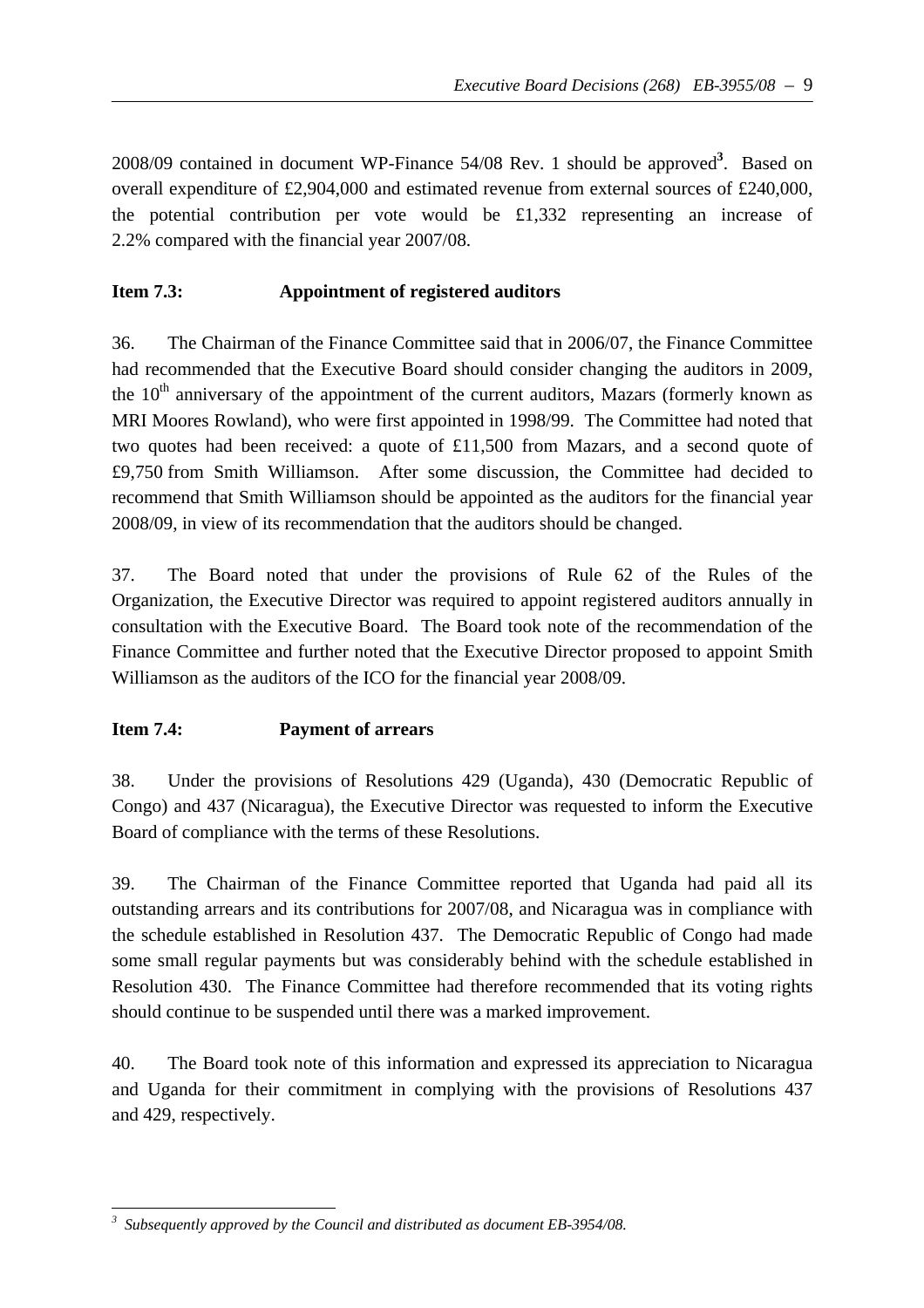#### **Item 7.5: Finance Committee 2008/09**

41. The Board noted that the terms of reference for the Finance Committee (document WP-Finance 2/04) provided for the appointment of the representatives of the Finance Committee by the Executive Board at its September meeting. As no proposals to change the membership of the Committee had been received, the Board decided to appoint the current representatives of the Committee for a further year, pending the entry into force of the ICA 2007, and approved the composition of the Finance Committee for 2008/09 as follows:

Exporting Members: Brazil, Colombia, Côte d'Ivoire, Papua New Guinea Importing Members: EC – Spain, Japan, Switzerland, USA

#### **Item 7.6: Other financial and administrative matters**

42. The Chairman of the Finance Committee said that the Committee had considered document WP-Finance 60/08 containing proposals for the basis for contributions to the Provident Fund for staff in the Professional and higher categories. An increase in 6.61% has been recommended by the International Civil Service Commission, with effect from 1 August 2008. The additional funds required for the remainder of 2007/08 were £1,500, which could be found from within the budget for 2007/08. Provision for the costs of the proposals for 2008/09 (£4,300) could be met from within the budget for that year (Item 1 – Personnel). The Committee had taken note of this information and had decided to recommend that these proposals should be approved.

43. The Chairman of the Finance Committee also reported that the Committee had considered document WP-Board 1057/08 containing a proposed change to Regulation 9.4 of the Staff Regulations and Staff Rules of the Organization. It was proposed to amend the mandatory retirement age in a phased manner over nine years, starting on 1 October 2008 with an increase in the age from 62 to 63; with a further rise to 64 four years later, on 1 October 2012; and a final rise to 65 five years later, on 1 October 2017. Noting that it was now unlawful to stipulate a mandatory retirement age of less than 65 in the United Kingdom, and that the International Cocoa Organization had adopted a similar proposal, the Committee had decided to recommend that the Board and Council should approve this proposal.

44. The Board took note of this information and, on the recommendation of the Finance Committee, decided to approve the proposals for the basis for contributions to the Provident Fund for staff in the Professional and higher categories contained in document WP-Finance 60/08. The Board also decided to recommend to the Council that it should approve the proposed change to Regulation 9.4 of the Staff Regulations and Staff Rules of the Organization contained in document WP-Board 1057/08.